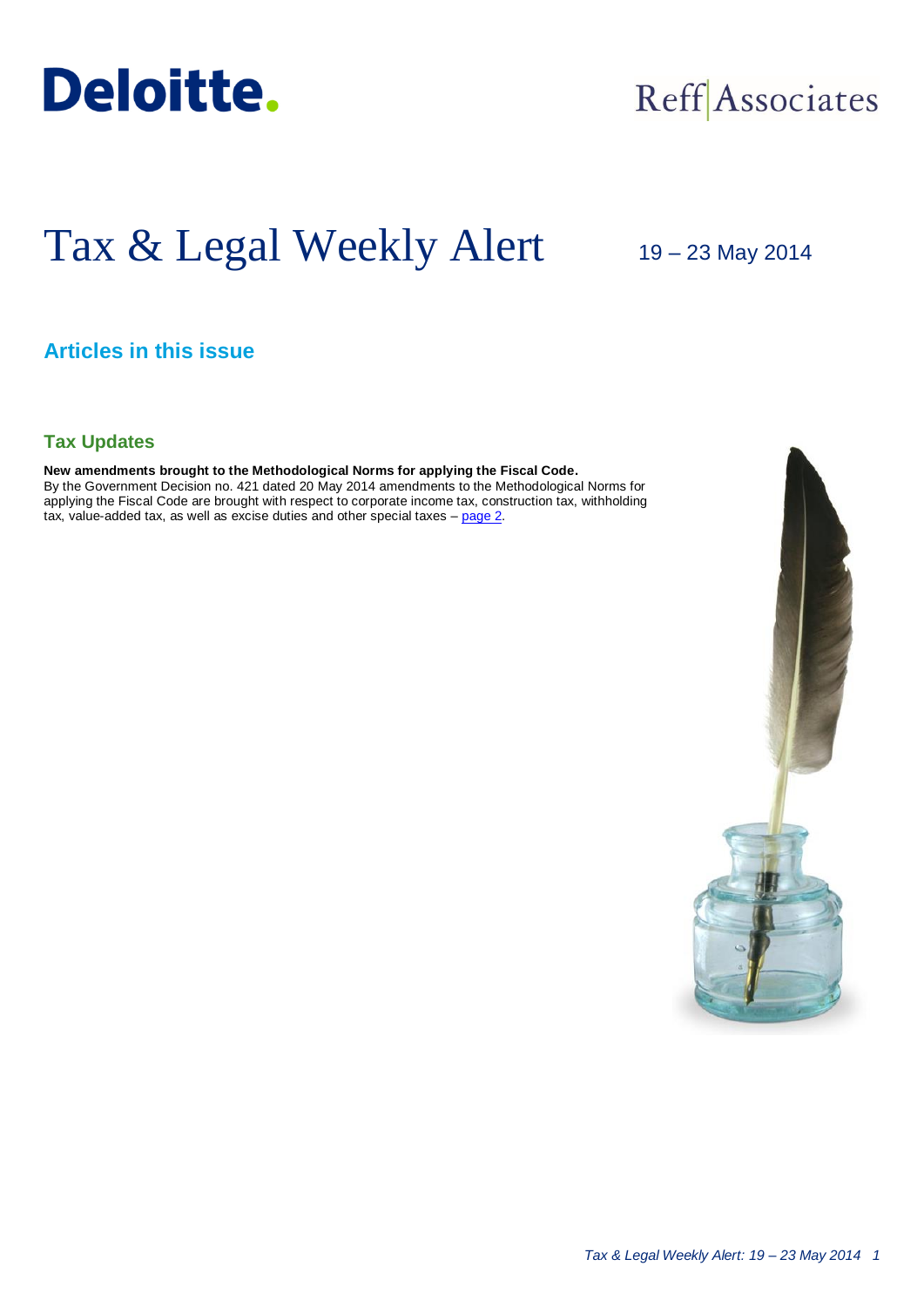# <span id="page-1-0"></span>**New amendments brought to the Methodological Norms for applying the Fiscal Code**

Government Decision no. 421 dated 20 May 2014 brings the following amendments to the Methodological Norms for applying the Fiscal Code:

#### **Title II – Corporate income tax**

#### **Fiscal value**

Clarifications are brought for taxpayers that apply IFRS accounting provisions and that use the fair value as deemed cost when implementing IFRS, regarding the following:

- the fiscal value of the fixed assets and land.
- the fiscal regime of the revaluation reserves related to fixed assets and land.

#### **Comments regarding the tax exemption of the reinvested profit have been introduced**

- Technological equipment production is defined as the taxpayer's own account production of such equipment.
- The reinvested profit in technological equipment is the accounting profit to which corporate income tax expenses are added, registered for the quarter/year when the equipment is put into function, without considering the taxpayer's internal or external financing sources for those assets.
- The tax exemption of the reinvested profit may be applied by the user of the financial leased equipment, with the fulfillment of certain conditions (e.g., maintaining the equipment for a minimum period, etc.).
- Numerical examples were included for applying the tax exemption of the reinvested profit.
- If the equipment is partially booked as assets in progress before 1 July 2014 and partially after this date, the tax exemption shall be applicable only for the part booked starting with 1 July 2014 and included in the value of the technological equipment put into function by 31 December 2016, inclusively.
- New technological equipment is the equipment which was not used prior to the acquisition date.

#### **Title V – Withholding tax on income obtained by non-residents and tax on foreign company representatives in Romania**

 Comments on the procedure for reimbursement of the tax withheld in excess is abrogated.

#### **Titlul VI – Value Added Tax**

The tax authorities are no longer restricted in applying reverse charge for situations where the supplier or the beneficiary are insolvent, inactive, suspended, radiated or have their VAT number canceled.

#### **Title VII – Excise duties and other special taxes**

The minimum value for the quarterly average volume of estimated outputs of excise goods is reduced from 100 tons to 30 tons for fiscal warehouses authorized exclusively to supply aircraft and vessels;

Methylene blue was removed from the list of products used for complete denaturing of alcohol;

Clarification regarding the place where the operations of marking and coloring of gas oil and kerosene can be performed have been brought:

- in case of intra-community acquisitions, intended to be used in an exempt purpose, marking and coloring will be performed in the Member State of expedition, the responsible person being the warehouse keeper authorized exclusively for supplying navigation fuel to vessels or the registered consignee from Romania;
- in case of import operations, marking and coloring shall be performed prior to release for free circulation, even in a third country, the responsible person being the warehouse keeper authorized exclusively for supplying navigation fuel to vessels.

### **Title IX<sup>3</sup> – Construction tax**

### **Taxable base**

For the purpose of determining the taxable base of construction tax, the Methodological Norms bring clarifications in respect of the following:

- 1. The following categories are not subject to construction tax:
- Constructions booked off balance sheet.
- The value of the constructions disposed of, for taxpayers who apply IFRS and who set accounting policies specific to their activity for the depreciation of the fixed assets specific to the exploration and production of oil and gas resources, as well as other mineral substances.
- The assets in progress booked in the accounting records and the value of the constructions owned by the state or by other administrative-territorial institutions.
- 2. The following categories are subject to construction tax:
- The value of the buildings exempt from building tax according to the Fiscal Code (e.g., buildings for hydroelectric, thermoelectric plants, etc.), except for those which are owned or to be owned by the state or by other administrative-territorial institutions.
- The value of the reconstruction, modernization, consolidation, modification or extension for the buildings which are rented, taken into concession or under management or use, if no building tax was due to the local tax authorities.

#### **Should you have any questions please do not hesitate to contact us:**

#### **[Dan Bădin](mailto:dbadin@deloittece.com)**

Tax & Legal Partner-in-Charge +40 21 207 53 92

#### **[Pieter Wessel](mailto:pwessel@deloittece.com)**

Partner +40 21 207 52 42

#### **[Mihai Petre](mailto:mipetre@deloittece.com)**

Senior Manager +40 21 207 53 44

## **[Alexandru Aparaschivei](mailto:aaparaschivei@deloittece.com)**

Manager +40 21 207 54 20

## **[Ana Petrescu](mailto:apetrescu@deloittece.com)**

Manager +40 21 207 56 04